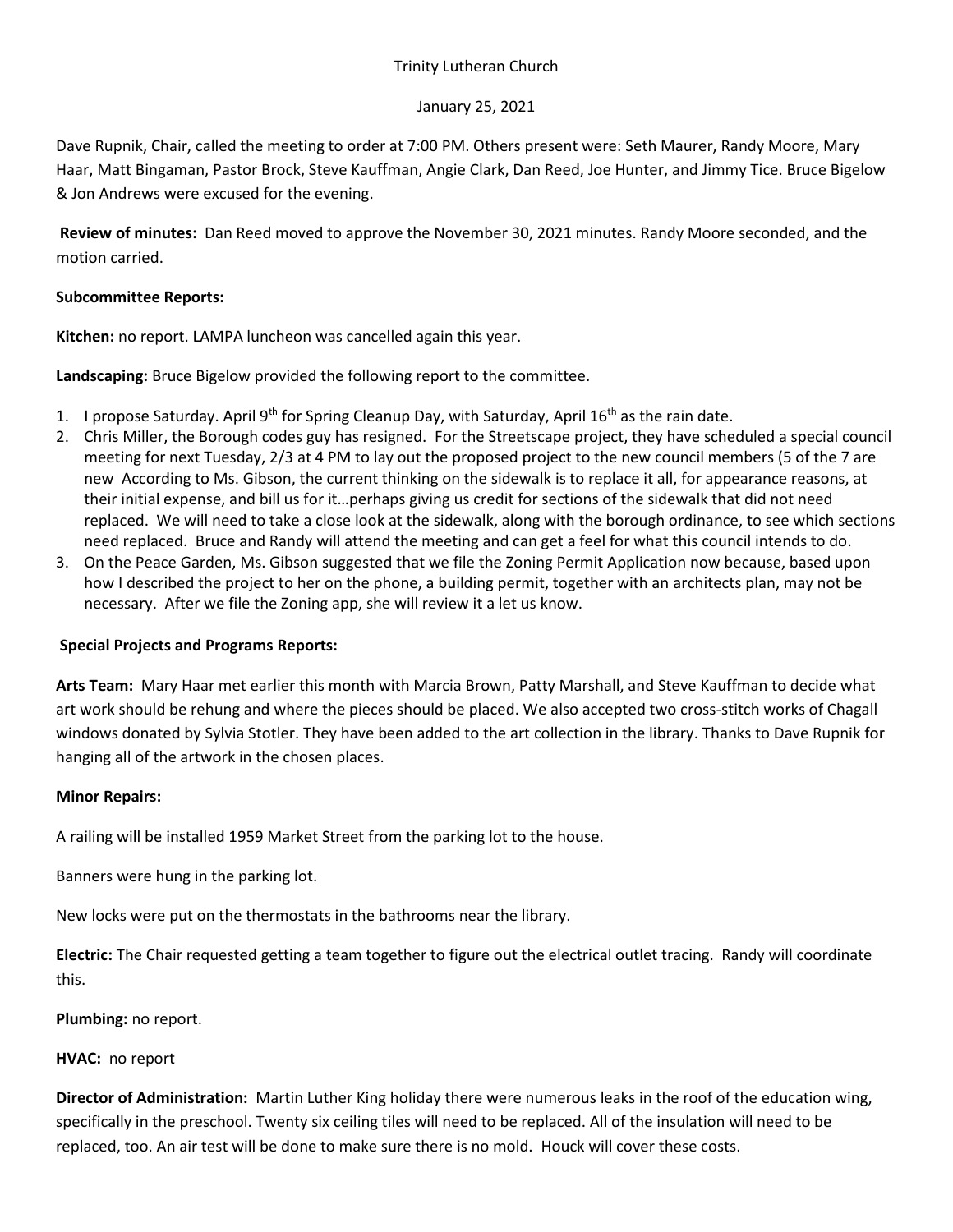Penn Waste contract was signed for another year instead of three.

We are \$4,000 under budget currently.

#### **Old Business:**

**Peace Garden:** Seth Maurer provided an update. Production of the paver chosen was discontinued due to COVID. Samples of what was chosen should be received by the end of this week. He is a month and a half past where he wanted to be. He hopes to hear back from the Boro of Camp Hill by the end of February. Sara Gibson is taking over for Chris Miller at the Boro Office. Dave Rupnik suggested filing the zoning permit now.

**Consolidation of Lots:** Jon Andrews is still working on this and hopes to complete this by summer.

**Columbarium:** Eichof Columbarium provided Mary Haar an updated quote of \$32,000. A packet of information was submitted to the committee with a recommendation to go with Sunset, and masonry work is be completed by Cumberland Masonry. Before accepting Sunset's proposal, she would like to go to the church in York to see the final project done by Sunset down there. An email will be sent to the Committee about meeting with the Pastor in York to visit his church.

**Ceiling tile in the Gathering Space:** Dan Reed reported this is still on the back burner, due to COVID quarantine.

**HVAC controls:** The Chair mentioned approval was given by Finance Committee at the January meeting for \$50,000 to be spent for the new controls. A discussion followed. Replacement of controls should be completed this spring.

**Market Street sidewalk:** Bruce Bigelow provided an update. Next Tuesday at 4:00 a Board Meeting is scheduled to discuss this, and Randy Moore would be glad to attend the meeting, too. The Chair requested Trinity be represented, due to prior experience with dealing with the Boro.

**Volunteer list:** Max Hempt has agreed to help as he is available. Thanks to Matt Bingaman for becoming a member of the committee. Chris Jacob was approached and is interested in participating on the committee. The Chair requested for recruiting to keep taking place.

#### **New Business:**

**MIRA list:** Dan Reed provided a new list, and a discussion was held. Remodel of chapel will be ~\$25,000 and the repaving of the back parking lot is estimated to be ~\$6,000. Dan Reed will get quotes for replacing the garage roof. The Chair requested Jimmy Tice to get quotes for replacing the shades in the windows of the nave. The Chair requested Steve Kauffman to make sure Property is represented when a new Capital Appeal team is formed.

**Solar Project:** The Chair investigated companies who do commercial solar. Solar Renewable Energy, LLC gave the Chair a presentation. A discussion followed after the committee saw the presentation. Dan Reed moved to go forward with this project and present it to the Finance Committee at the February meeting. Joe Hunter seconded, and the motion carried.

**Comments for the Good of the Order:** Dave Rupnik thanked everyone on the committee for all the hard work. He enjoyed working with the committee and is looking forward to continuing to be a member of the committee.

With no further business to be discussed, the meeting adjourned at 8:30 PM following the Lord's Prayer. The next Property Committee meeting will be held on Tuesday, February 22, 2022.

Respectfully submitted,

Mary Haar, Committee Secretary and Dave Rupnik, Chair